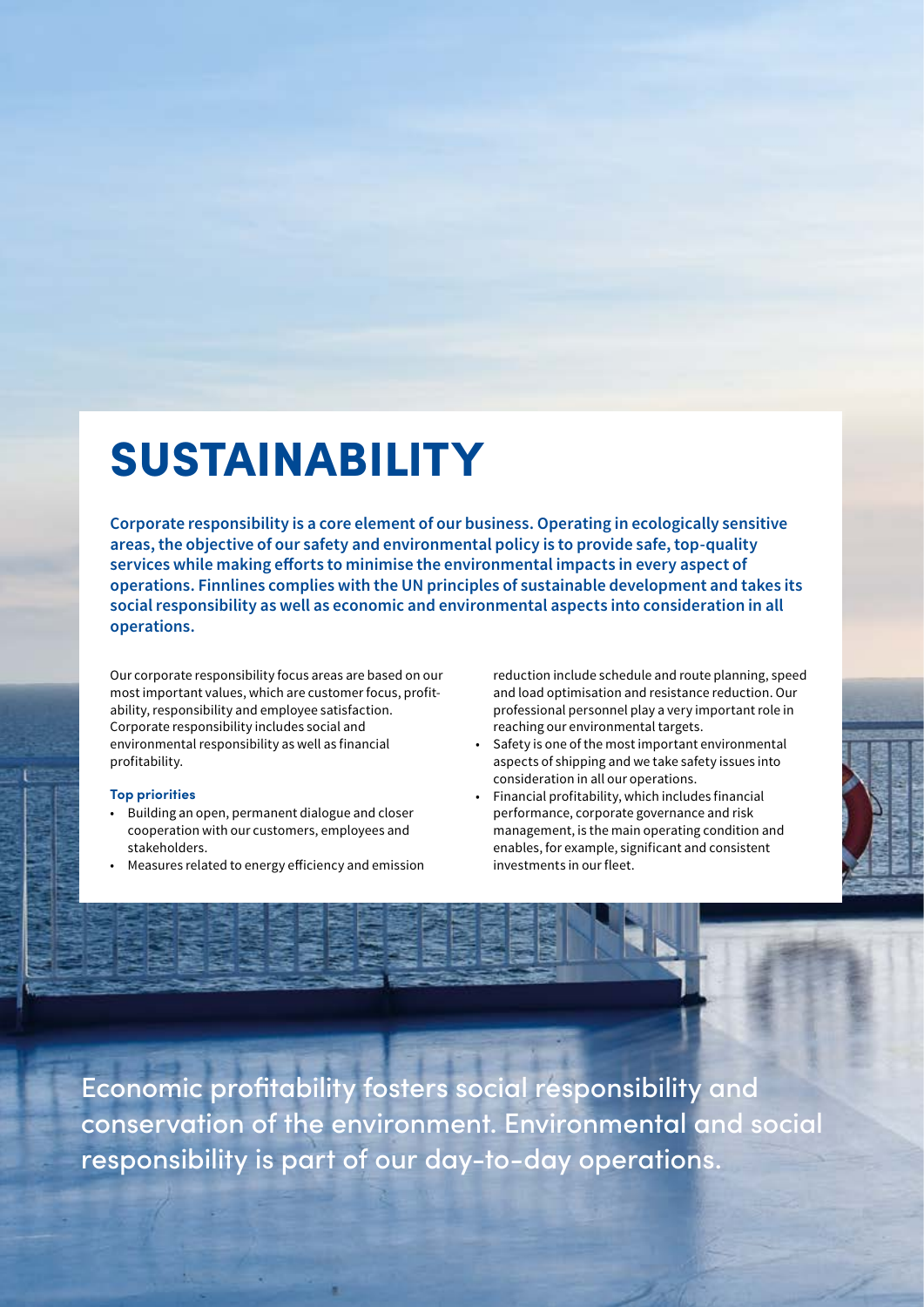

### SUSTAINABLE DEVELOPMENT GOALS AND FINNLINES

Finnlines complies with the principles of sustainable development and takes its social responsibility as well as economic and environmental aspects into consideration in all operations. In order to strengthen and clarify its responsible work, Finnlines has introduced the UN principles of sustainable development to its operations and is committed to supporting these goals.

#### **Ambitious goals**

Finnlines is committed to long-term efforts for the environment, investing in energy efficiency and sustainable services. The Company has worked consistently, setting short-term goals to reach excellent long-term results and, consequently, Finnlines has reduced its carbon dioxide emissions by more than 30% compared to 2008.

In line with the strategy of the UN's International Maritime Organization (IMO), the Company aims to reduce its absolute carbon dioxide emissions by at least 50% by 2050.

#### **Key actions for sustainable future**

- We are enhancing our fleet with five new ecoefficient ships, which will reduce the carbon footprint further.
- We are installing ballast water treatment equipment to prevent the spread of harmful aquatic species.
- We have invested over EUR 1 billion in our fleet and operations during the past decade. Investments have included many new installations, such as emission abatement systems, change of propeller blades and rudders, and ballast water treatment equipment.
- We have lengthened six of our ro-ro vessels and the achieved capacity increase of 30% reduces energy consumption, as well as emissions, per transported cargo unit.



#### **Profitability enables sustainability.** To

achieve economic growth and profitability, Finnlines promotes safe and secure working environment where all employees are treated equally and with respect irrespective of gender, age or background. By optimising our operations and by

focusing on cost control, we are able to improve our efficiency. To operate technically more advanced ships, investments in education and training of personnel are a top priority.



#### **Environmentally friendly transport mode.**

Sea transport is an efficient way to carry all types of goods, particularly large volumes. Moving the carriage of goods from road to sea reduces congestion and noise on roads. The Finnlines ro-pax concept combines cargo and passenger traffic

and ensures a high utilisation rate even during seasonal ups and downs.



#### **Sustainable consumption and production.**

The economy and society depend on natural resources and Finnlines makes efforts to use resources in a responsible manner. We want to do more and better with less energy, reducing environmental effects on cargo and passenger

operations. Increasing digitalisation and automation will reduce our material footprint. Ecological choices of commodities range from materials used in ships' interior design to food assortment and chemicals.



**Continuous development.** To combat climate change and its impacts, Finnlines will continue to invest in clean technologies and emission-free port calls. Our professional personnel play a key role in the transition to clean energy.



#### **Ecologically and socially responsible busi-**

**ness** is crucial to sustainable development and to a company's success in today's world. Seas and oceans make the Earth habitable and since we operate in ecologically sensitive sea areas, we aim to produce safe and high-quality services, which take the environmental effects into account in the whole

transport chain throughout a ship's life-cycle. By continuously investigating and testing energy-saving innovations and improving processes, we at Finnlines do our part in protecting the marine environment of the Baltic Sea.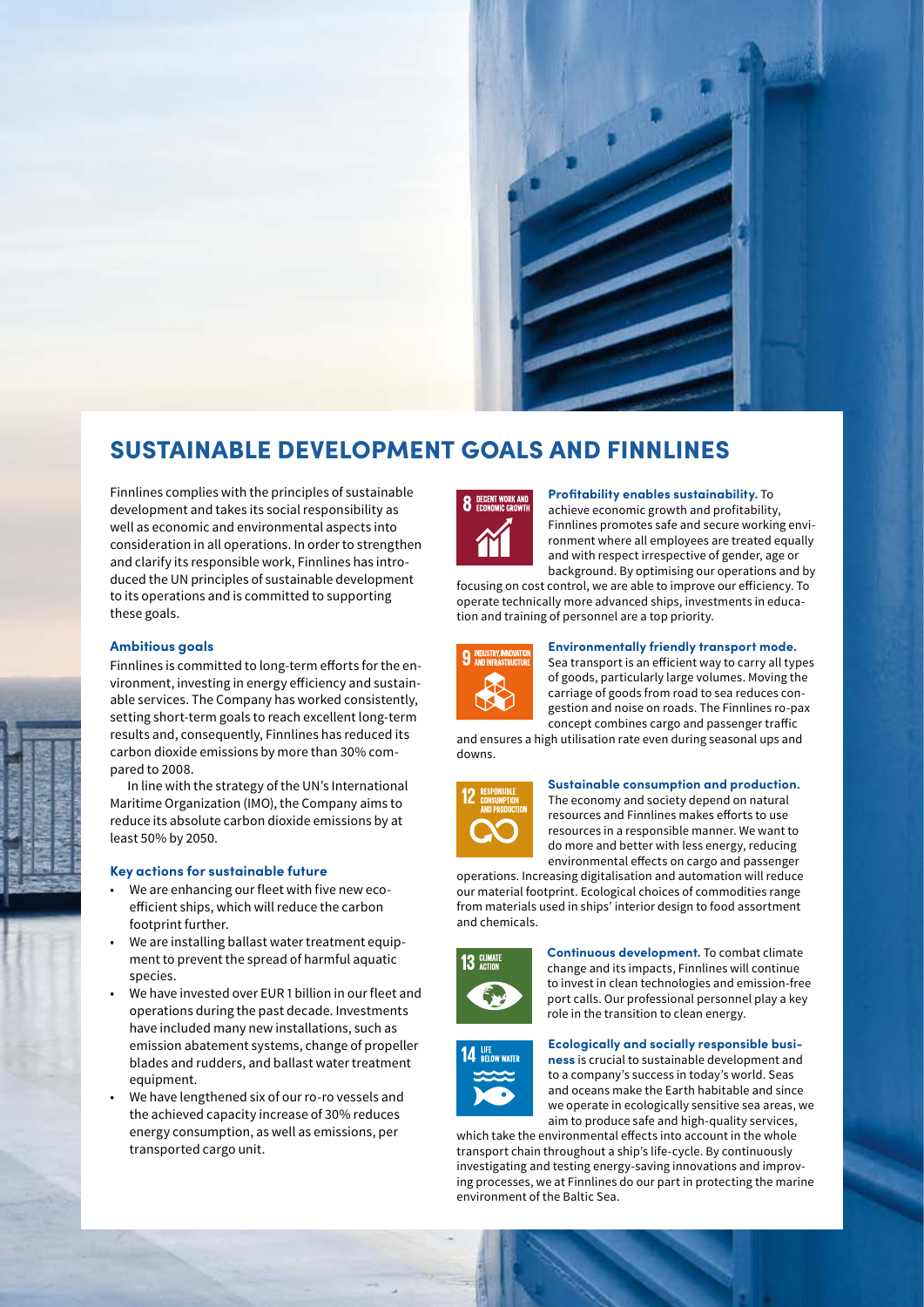Our aim is to use technology that provides the best technical and economic performance with the lowest environmental impact. Finnlines takes part in energy saving and research & development in environmental field to safeguard our planet.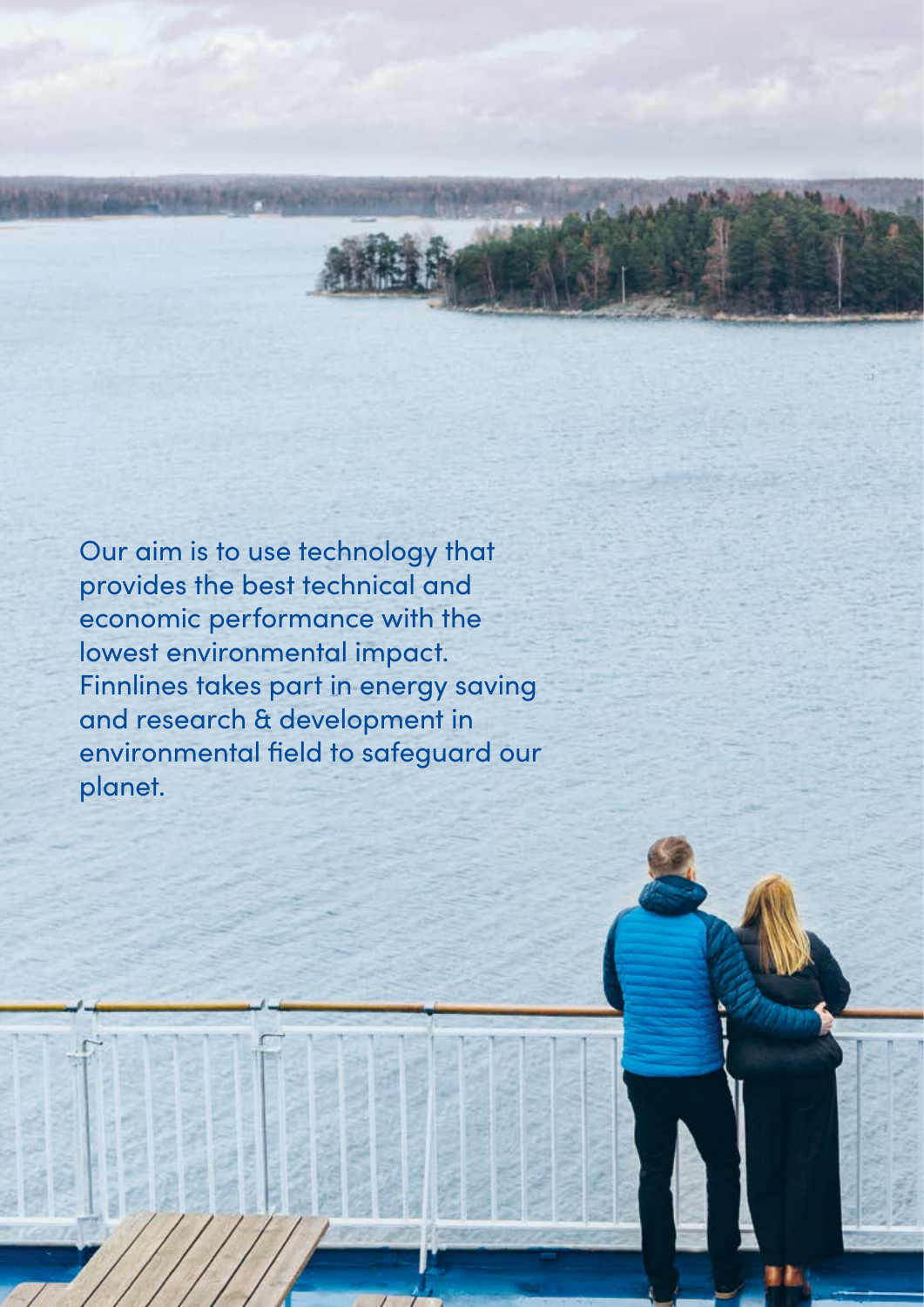## ENVIRONMENT AND SAFETY

**Shipping, which transports around 90% of global trade, provides the principal mode of transport for the supply of raw materials, consumer goods, essential foodstuffs and energy to the global population. The vast majority of these products could not be transported any other way than by ship. The Covid-19 pandemic has demonstrated the essential role played by transport and the social, health and economic costs when free movement of people, goods and services is severely constrained.** 

#### **Air emissions**

Shipowners have had to report on ships' fuel consumption, subsequent  $CO<sub>2</sub>$  emissions and transport work to the European Commission as from 2018 in accordance with an EU directive. Globally, a similar system, IMO's Data Collection System, started in 2019. An accredited, impartial verifier validates the data in both systems.

Finnlines operates in ecologically sensitive sea areas, mainly in the Emission Control Areas, i.e. the Baltic Sea, the North Sea and the English Channel, where the sulphur content limit for fuel oil has been 0.10% from 2015 in accordance with the MARPOL Convention, whereas globally, the sulphur limit decreased from 3.5% to 0.5% at the beginning of 2020. Finnlines has installed exhaust gas cleaning systems on 21 vessels since 2015.

The IMO has set the target to cut greenhouse gas emissions from shipping by 50% by 2050. Fuel consumption per cargo tons carried and nautical miles sailed should decrease by 40% by 2030 and by 70% by 2050. All target figures are compared with the 2008 level. The European Commission has raised the stakes even higher by setting the goal for Europe to become a climate-neutral continent by 2050.

Finnlines has optimised its schedules and routes to

achieve the highest possible capacity utilisation, which minimises the environmental stress per transported cargo unit. Ships run on optimal speed, load, and trim. The underwater hull is brushed regularly during the open-water season to remove micro organisms, which have attached to the ship's hull, increasing fuel consumption.

All ships have a Ship Energy Efficiency Management Plan, the purpose of which is to identify energy-saving measures and to establish practices to improve energy efficiency.

Finnlines invests in sustainability in many ways on its new vessels. Main engines with low specific fuel consumption have been chosen. Installation of solar panels, a high-powered battery bank, an air lubrication system, and shore-side electricity are included in the Green Newbuilding Programme. Installation of a shore-side connection on several existing ro-pax vessels is also being prepared. Moreover, gradual transition to carbon-free and renewable fuels is being investigated.

In 2021, Finnlines' vessel traffic consumed 330,732 tons of heavy fuel oil and diesel oil, representing an increase of 4% compared with 2020. However, the Company operated an average of 21 vessels compared with 19 in 2020.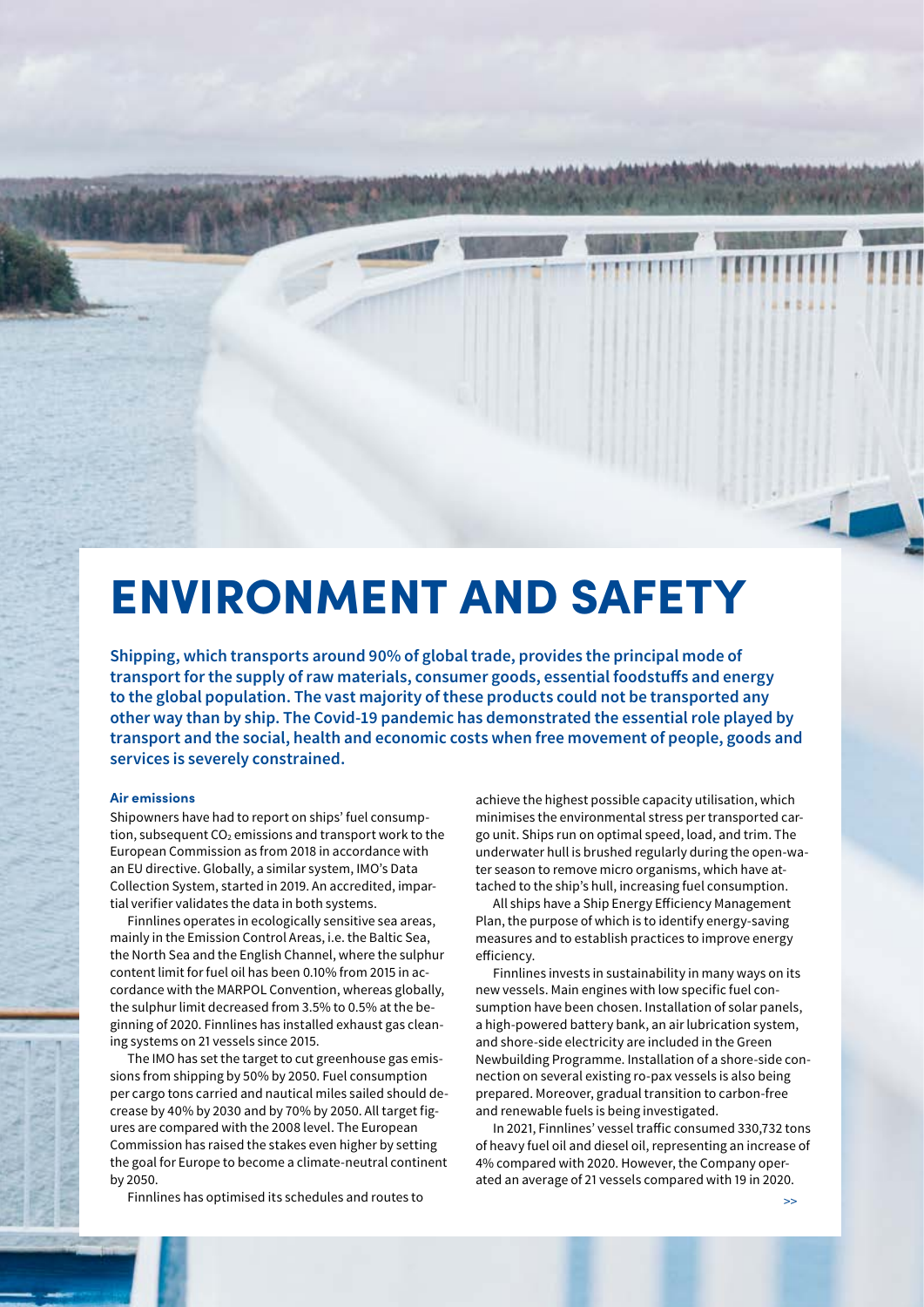

Environment and safety (continued)

#### **A leap to a sustainable and smart future**

Both globally and within the European Union, numerous proposals are being discussed to combat the climate change. To reach the ambitious goals, the shipping sector will have to consider transition to alternative carbon-neutral fuels and to adoption of new technologies.

The EU Commission has adopted a "Fit for 55" package where four proposals are maritime-related.

• The Commission has proposed to include maritime transport in the emissions trading system, which has covered energy-intensive industries and flights within EU for nearly two decades. The system only concerns  $CO<sub>2</sub>$  emissions from ships of at least 5000 GT and allowances may be bought and sold between industries. One of Finland's major targets is to include compensation for navigation in ice in the proposal as fuel consumption increases in winter conditions. Today, the proposal does not take account of any compensation.

- The planned FuelEU Maritime Initiative will set a maximum limit on the greenhouse gas content of energy used by ships.
- Passenger ships and container ships will be required to use onshore power supply at berth unless they can demonstrate the use of an alternative zero-emission technology. Member states should ensure availability of onshore power by 1 January 2030.
- The Energy Taxation Directive aims to promote clean technologies and discourage the use of fossil fuels. The EU plans to introduce taxes on fuels over a 10-year transitional period.